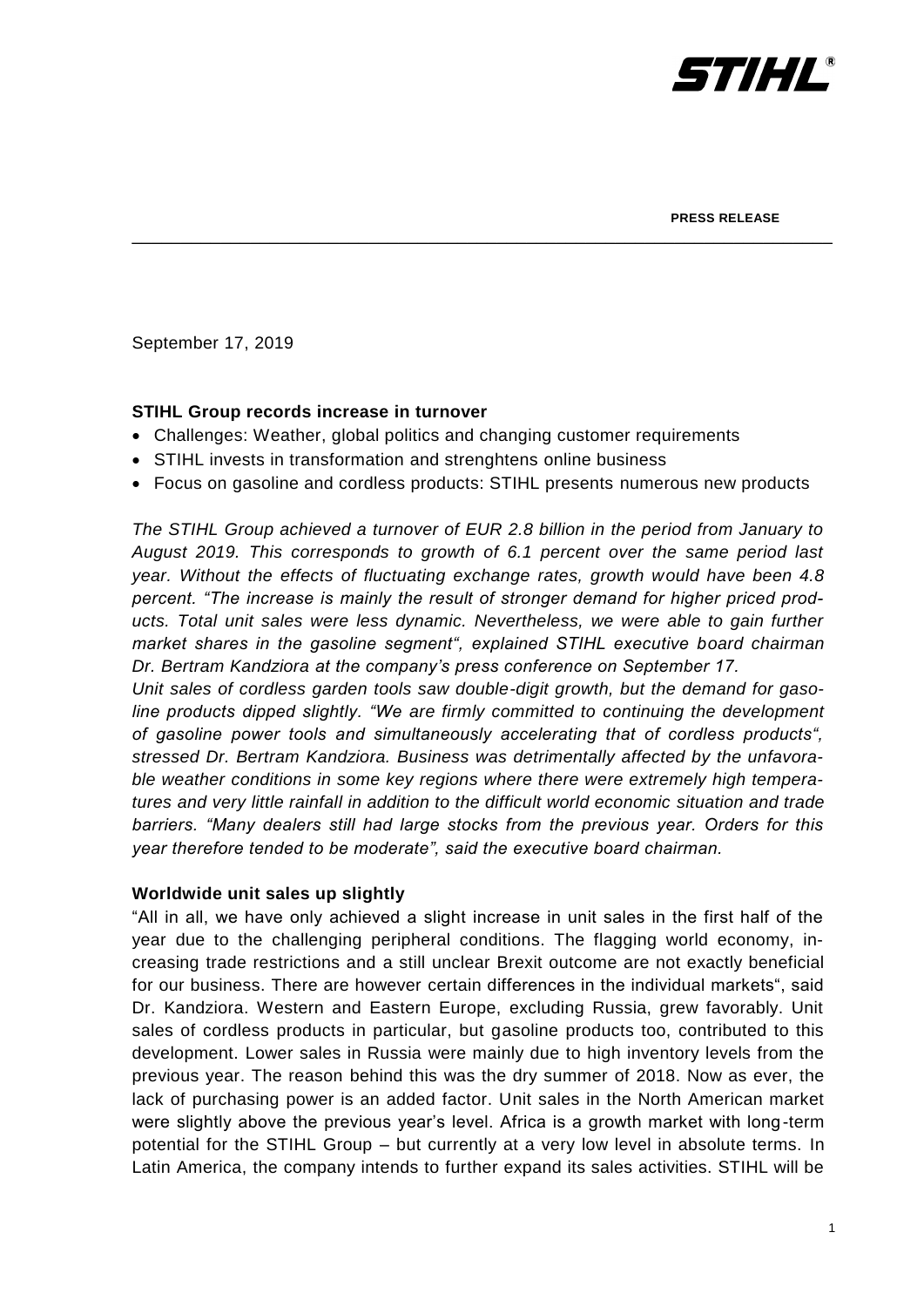

opening its own sales company in Peru in 2020. As of August 31, 2019, STIHL's worldwide workforce totaled 16,823.

\_\_\_\_\_\_\_\_\_\_\_\_\_\_\_\_\_\_\_\_\_\_\_\_\_\_\_\_\_\_\_\_\_\_\_\_\_\_\_\_\_\_\_\_\_\_\_\_\_\_\_\_\_\_\_\_\_\_\_\_\_\_\_\_\_\_\_\_\_\_\_

## **Turnover in German market higher than last year**

In spite of the continuing effects of the drought in 2018, STIHL recorded a higher turnover in the German market in the first eight months of this year than the same period last year. "It is encouraging to see the growth of unit sales in cordless power tools and gasoline chainsaws. Unit sales of iMOW robotic mowers and pressure washers were also up. Looking forward to autumn, we are confident of further growth with the help of favorable weather and our attractive campaigns", explained Dr. Kandziora. The German market is supplied by the STIHL distribution center in Dieburg, which celebrated its 50<sup>th</sup> anniversary in August. The company has grown rapidly in the past few years. The turnover of STIHL Dieburg has increased 60 percent since the last extension to its logistics facility in 2009. Owing to this continuing growth and the increasing requirements of the German market, STIHL is investing more than EUR 25 million in a new logistics building in Dieburg which is to start operations at the end of 2020.

#### **Turnover and employment up at German founding company**

The turnover of the German founding company, ANDREAS STIHL AG & Co. KG, increased 2 percent to EUR 816 million. Employment rose by 1.5 percent. As of August 31, 2019, the founding company employed 5,032 men and women. Of that total, 3,564 work in Waiblingen, 381 in Fellbach, 258 in Ludwigsburg, 757 in Weinsheim and 72 in Wiechs am Randen. "Our employees are the basis of our business success. For this reason we invest heavily in voluntary social benefits for our workforce and in staff training and further education at the founding company", said Dr. Kandziora. In 2019, the company increased the number of apprentices from 187 to 210. Furthermore, STIHL has expanded the dual education program with the courses information technology and digital business management.

#### **Long-term growth, but cautious optimism in the short term**

Referring to the business outlook, Dr. Kandziora said: "In our strategic planning, we are assuming further growth in the long term. In the face of growing competition, a weakening world economy and global trade conflicts, we are only cautiously optimistic about the short term in particular. In Germany, STIHL is seeking skilled workers in the areas of electrical engineering/telecommunications, information technology, software/hardware development, battery development and product development. The founding company currently has about 350 vacancies. As far as production is concerned, the company does not expect to hire any new staff in that area in Germany this year.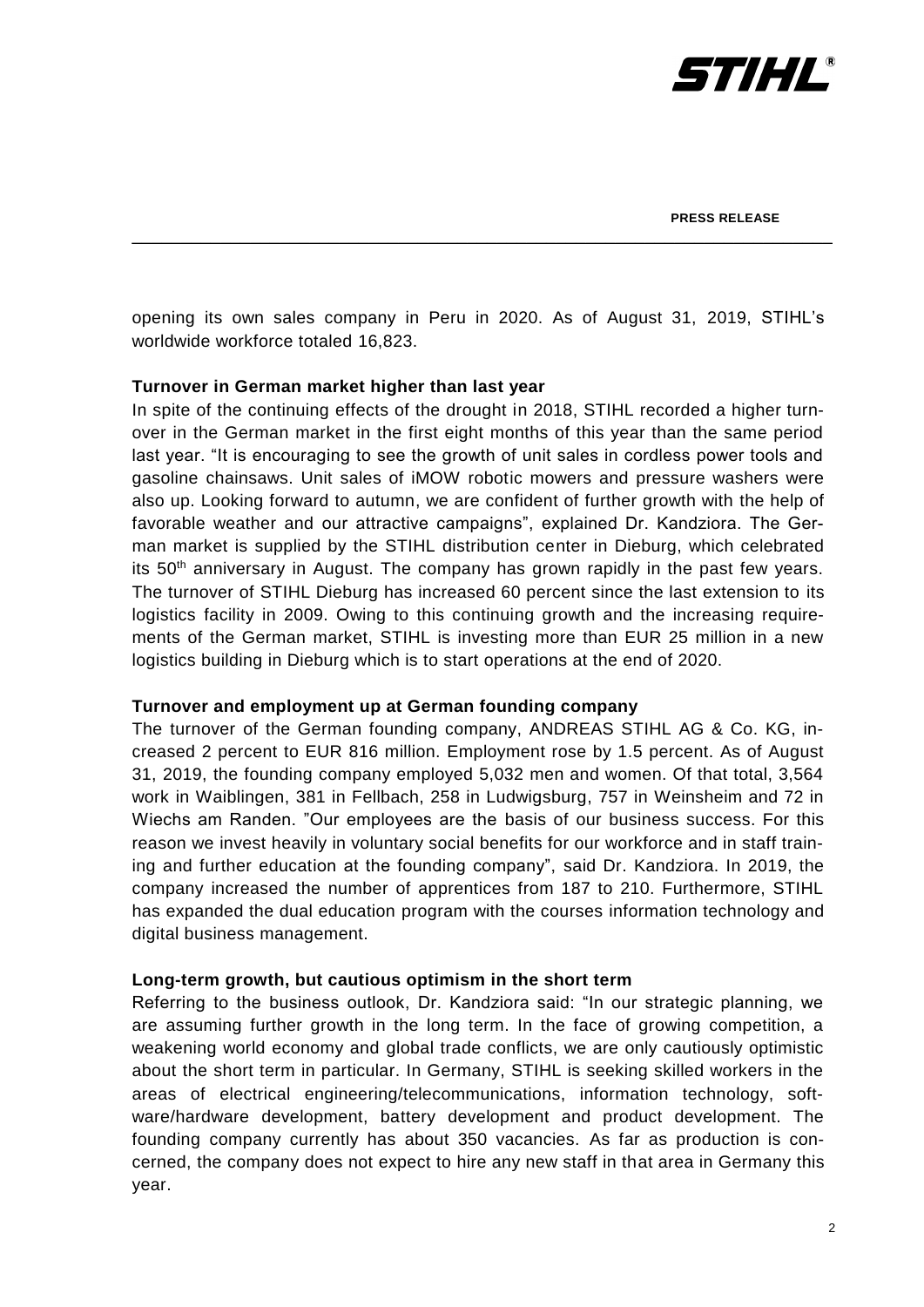

## **STIHL invests in transformation to optimize customer benefits**

Digital transformation, the increasing significance of cordless battery products and new customer requirements in online trade are currently relevant topics for many companies. The motorized garden and forestry tools industry is also going through a period of radical change. "We have prepared ourselves for this transformation with considerable investments in staff training and in battery technology, electronics and robotics. We will push ahead and optimize this strategy", said Dr. Kandziora. This will be accompanied by a number of different changes in STIHL's distribution and product policy. As from next spring, for example, the company will offer its customers on the German market a convenient online shop for ordering products on its website [www.stihl.de.](http://www.stihl.de/) Servicing dealers remain the personal contacts for customers and will continue to provide advice, instruction and service. "In addition to that, we will further optimize products, processes and service in order to be prepared for the challenges posed by the changing market conditions", said the STIHL executive board chairman.

\_\_\_\_\_\_\_\_\_\_\_\_\_\_\_\_\_\_\_\_\_\_\_\_\_\_\_\_\_\_\_\_\_\_\_\_\_\_\_\_\_\_\_\_\_\_\_\_\_\_\_\_\_\_\_\_\_\_\_\_\_\_\_\_\_\_\_\_\_\_\_

#### **Numerous new products in cordless and gasoline segments**

"In order to meet the many-faceted needs of our customers as best we can, we will continue to concentrate on a product mix of gasoline and battery-powered tools" said Dr. Kandziora. "We are firmly committed to continuing the development of gasoline power tools and simultaneously accelerating that of cordless products." Numerous new products were presented at the STIHL press conference in connection with the International STIHL media day following:

- Three powerful models have been added to the STIHL leaf blower range. The **STIHL BR 800 C-E** featuring a blowing force of 41 Newton and the higher powered 3.2 kW, 4-MIX engine is the new flagship in the STIHL line of gasoline blowers. The innovative side starter enables the engine to be easily restarted after short breaks without having to put the machine down. The professional leaf blower is particularly suitable for landscapers and municipal cleaning operations. The cordless segment has been enlarged with the introduction of two handheld leaf blowers, the **STIHL BGA 200** and **STIHL BGA 86**. They are relatively quiet and can also be operated without restriction in noise-sensitive areas. The STIHL BGA 200 with a blowing force of 21 Newton is suitable for cleaning large areas and will be available in May 2020. The STIHL BGA 86 with a blowing force of 15 Newton is up to 50 percent more powerful than the BGA 85, and will be available in February 2020.
- The battery powered **STIHL GTA 26 garden pruner** is an innovative, versatile cutting tool for garden owners and will begin shipping in November 2019. The 10 centimetre guide bar and chain prunes small diameter branches and cuts square and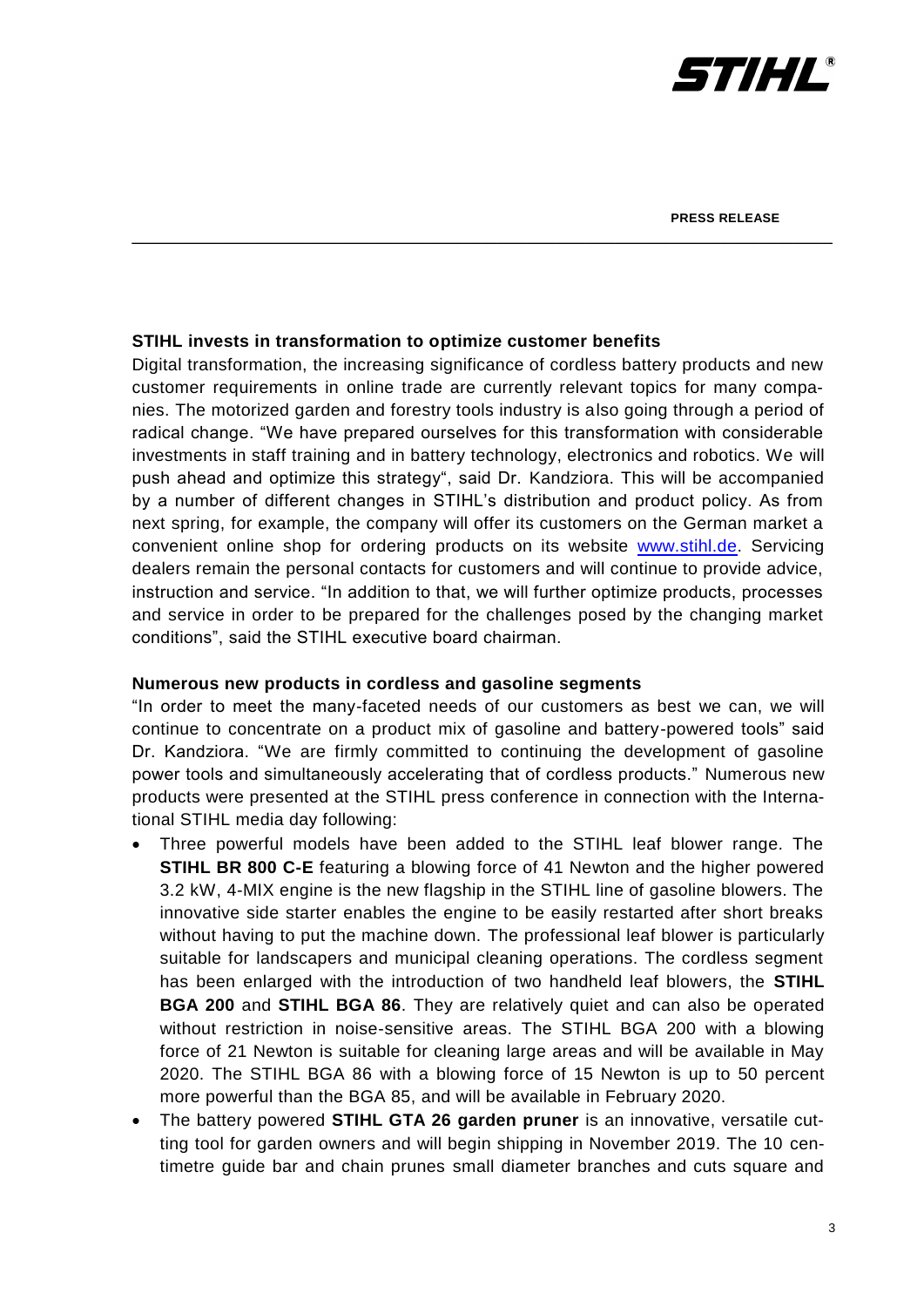

**PRESS RELEASE**

round timber. The tool is supplied with energy by a replaceable 10.8V rechargeable battery and is part of the new STIHL AS cordless system for private land and garden maintenance. This system also includes the new **STIHL HSA 26** cordless shrub and grass shears which will be on the market in February 2020.

\_\_\_\_\_\_\_\_\_\_\_\_\_\_\_\_\_\_\_\_\_\_\_\_\_\_\_\_\_\_\_\_\_\_\_\_\_\_\_\_\_\_\_\_\_\_\_\_\_\_\_\_\_\_\_\_\_\_\_\_\_\_\_\_\_\_\_\_\_\_\_

- The new **STIHL MSA 220 C-B** is the most powerful chainsaw in the STIHL cordless portfolio and is available with immediate effect. With its high chain speed it makes short work of cutting jobs and is particularly suitable for wood maintainance, constructing with wood as well as felling and processing of small-diametered wood
- The third generation of the **STIHL MS 261 C-M gasoline chainsaw** will be available at the beginning of 2020 and offers 20 percent more cutting capacity although its overall weight has been reduced. Following a comprehensive makeover, the machine comes with an optimized engine as well as a new cutting attachment.
- **STIHL iMOW robot mowers Series 4 and 6** have become even smarter and can now be controlled with the iMOW App via a smartwatch. Another new feature is the ability to integrate the iMOWs in the intelligent home control using the innogy Smart-Home System. In future, it will also be possible to use a convenient voice control with Amazon Alexa.
- The **STIHL RMA 765 V** offers a battery powered professional lawnmower for customers in gardening and landscaping companies as well as municipalities. The rugged mower, which will be available for the 2020 season, features a long-life diecast aluminum housing with polymer insert and has a cutting width of 63 centimeters.
- The **STIHL RG weeder**, available in September 2019, provides municipal gardeners, highway maintenance crews and landscapers with a new tool for low-impact removal of weeds with brushcutters. The cutting tool comes as an interchangeable attachment and, unlike rotating mowing lines and metal tools, has two contrarotating, oscillating blades. They reduce the risk of damage to property being caused by whipped up stones or gravel.

## **STIHL brand shop to be introduced in more countries**

"STIHL is one of those brands that fascinates people all over the world and arouses emotions. STIHL has established a new brand shop in order to enhance this bond", explained the STIHL executive board chairman. In the seven collections – Heritage, Home, Urban, Wild Kids, Nature, Timbersports Fan and STIHL Fan – customers and fans will find custom designed textiles, wooden toys, historical models and collectors' items. None of the articles is ready-made, but specifically created for the STIHL brand shop. The articles are available from authorized servicing dealers and also online at [www.stihl-](http://www.stihl-markenshop.de/)